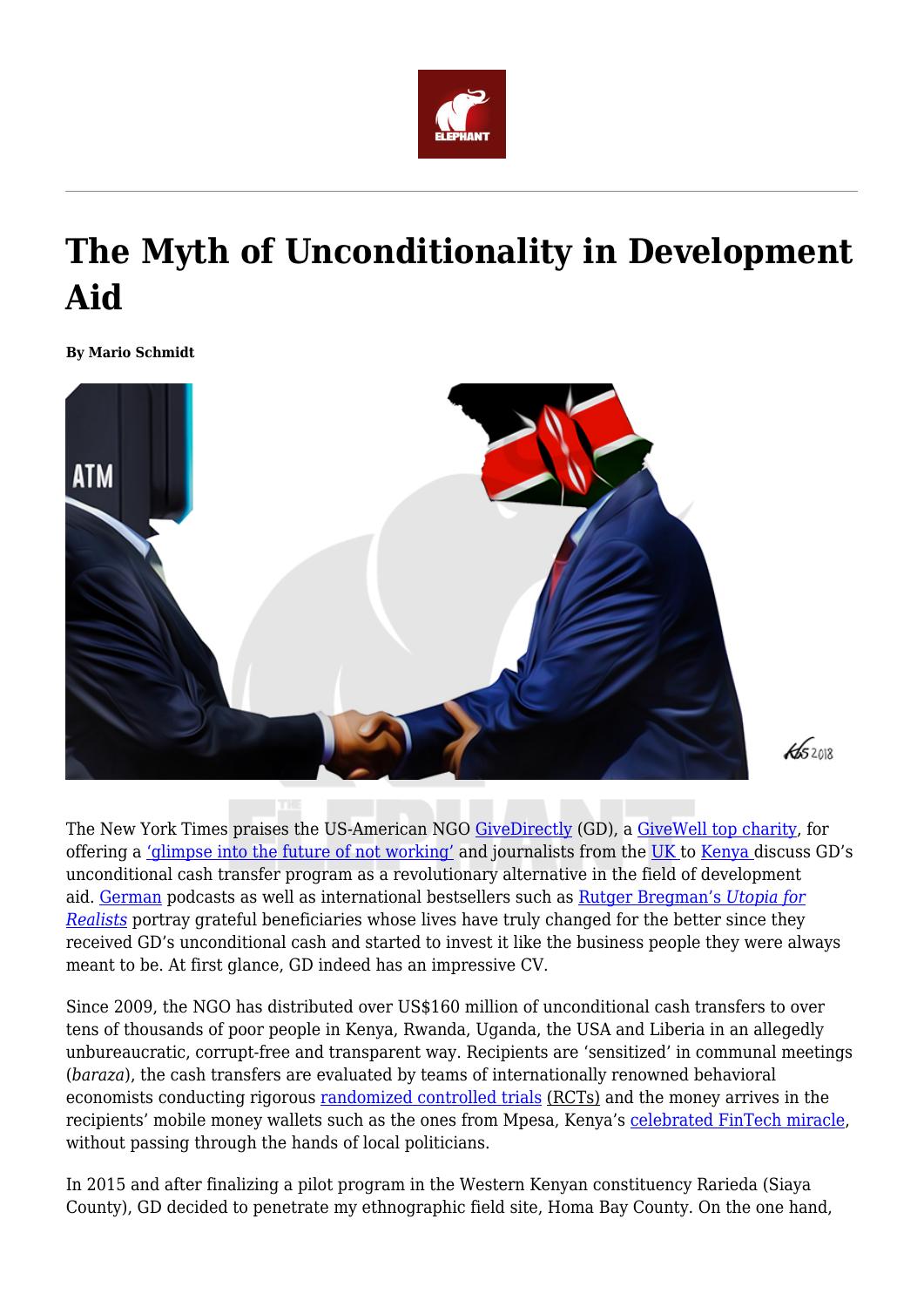they thereby hoped to enlarge their pool of potential beneficiaries. On the other hand, they had planned to conduct further large-scale RCTs ([one RCT implemented in the area, studied the effects](https://www.google.com/url?sa=t&rct=j&q=&esrc=s&source=web&cd=&ved=2ahUKEwjn5qSF_8zrAhVPsKQKHbnKDQcQFjACegQIBhAB&url=https%3A%2F%2Fwww.socialscienceregistry.org%2Fdocs%2Fanalysisplan%2F2134%2Fdocument&usg=AOvVaw2JrSOMpsEYbyq22U6BH7Z6) [of motivational videos on recipients' spending behavior\)](https://www.google.com/url?sa=t&rct=j&q=&esrc=s&source=web&cd=&ved=2ahUKEwjn5qSF_8zrAhVPsKQKHbnKDQcQFjACegQIBhAB&url=https%3A%2F%2Fwww.socialscienceregistry.org%2Fdocs%2Fanalysisplan%2F2134%2Fdocument&usg=AOvVaw2JrSOMpsEYbyq22U6BH7Z6). To the surprise of GD, [almost 50% of the](https://www.givedirectly.org/refusals-in-kenya/) [households considered eligible for the program in Homa Bay County refused to participate.](https://www.givedirectly.org/refusals-in-kenya/) As a result, the household heads waived GD's cash transfer which would have consisted of three transfers amounting to a total of 110,000 Kenyan Shillings (roughly US\$1,000).

In order to understand what had happened in Homa Bay County and why so many households had refused to participate, I teamed up with Samson Okech, a former field officer of Innovations for Poverty Action (IPA) who had conducted surveys for GD in Siaya. Samson had been an IPA employee for over ten years and belongs to the extended family I work with most closely during fieldwork. During our long qualitative interviews with recipients of GD's cash transfer and former field officers as well as Western Kenyans who refused to be enrolled in the program, the celebratory reports by journalists and scholars were replaced by a bleaker picture of an intervention riddled with misunderstandings and problems.

Before I offer a glimpse into what happened on the ground, I want to emphasize that I am neither politically nor economically against unconditional cash transfers which, without a doubt, have helped many individuals in Western Kenya and elsewhere. It is not the *what*, but the *how* against which I direct my critique. The following two sections illustrate that a substantial part of Homa Bay County's population did not consider GD's intervention as a one-time affair between themselves and GD. In contrast, they interpreted GD's program either as an invitation into a long-term relationship of patronage or as a one-time transfer with obscured actors.

These interpretations should make us aware of ethical problems entailed in conducting social experiments (see Kvangraven's piece on [Impoverished Economics](https://www.sciencedirect.com/science/article/abs/pii/S0305750X19304620?dgcid=author), Chelwa's and Muller's [The](https://africasacountry.com/2019/10/the-poverty-of-poor-economics) [Poverty of Poor Economics](https://africasacountry.com/2019/10/the-poverty-of-poor-economics) or Ouma's reflection upon [GD's randomisation process in Western](https://mcusercontent.com/cb1b4baf30d12f021ac20ecde/files/7ee66315-76d1-4b26-a377-1498f7b6d553/COD_Bul_No._1_2020_R.pdf) [Kenya\)](https://mcusercontent.com/cb1b4baf30d12f021ac20ecde/files/7ee66315-76d1-4b26-a377-1498f7b6d553/COD_Bul_No._1_2020_R.pdf). They can also crucially encourage us to think about ways of radically reconfiguring the political economy of development aid in Africa and elsewhere.

Instead of framing relations between the West and the Rest as relations between charitable donors and obedient recipients, in my conclusion I propose to 'ungift' unconditional cash transfers as well as development aid as a whole. Taking inspiration from rumors claiming that Barack Obama, whose father came from Western Kenya, has created GD in order to rectify historical injustices, I suggest rethinking cash transfers as reparations or debts repaid. Consequently, recipients should no longer be used as 'guinea pigs' but appreciated as equal partners and autonomous subjects entitled to reap a substantial portion of the value produced in a global capitalist economy that, historically as well as structurally, depends on exploiting them.

## **Why money needs to be spent on 'visible things'**

Those were guidelines on how to use the money. It was important that what you did with the money was visible and could be evaluated', William Owino explained to us after we had asked him about a 'brochure' several other respondents had mentioned. One of the studies on the impact of GD's activities in Siaya also mentions these brochures. In order to '[emphasize the unconditional nature of](https://www.givedirectly.org/wp-content/uploads/2019/11/General-Equilibrium-Effects-of-Cash-Transfers.pdf) [the transfer, households were provided with a brochure that listed a large number of potential uses](https://www.givedirectly.org/wp-content/uploads/2019/11/General-Equilibrium-Effects-of-Cash-Transfers.pdf) [of the transfer.'](https://www.givedirectly.org/wp-content/uploads/2019/11/General-Equilibrium-Effects-of-Cash-Transfers.pdf) 

When being asked which type of photographs and suggestions were included in these brochures, respondents mentioned photographs of newly constructed houses with iron sheets, clothes, food and other *gik manenore* ('visible things'). When we inquired further if the depicted uses included drinking alcohol, betting, dancing or other morally ambiguous goods and services, the majority of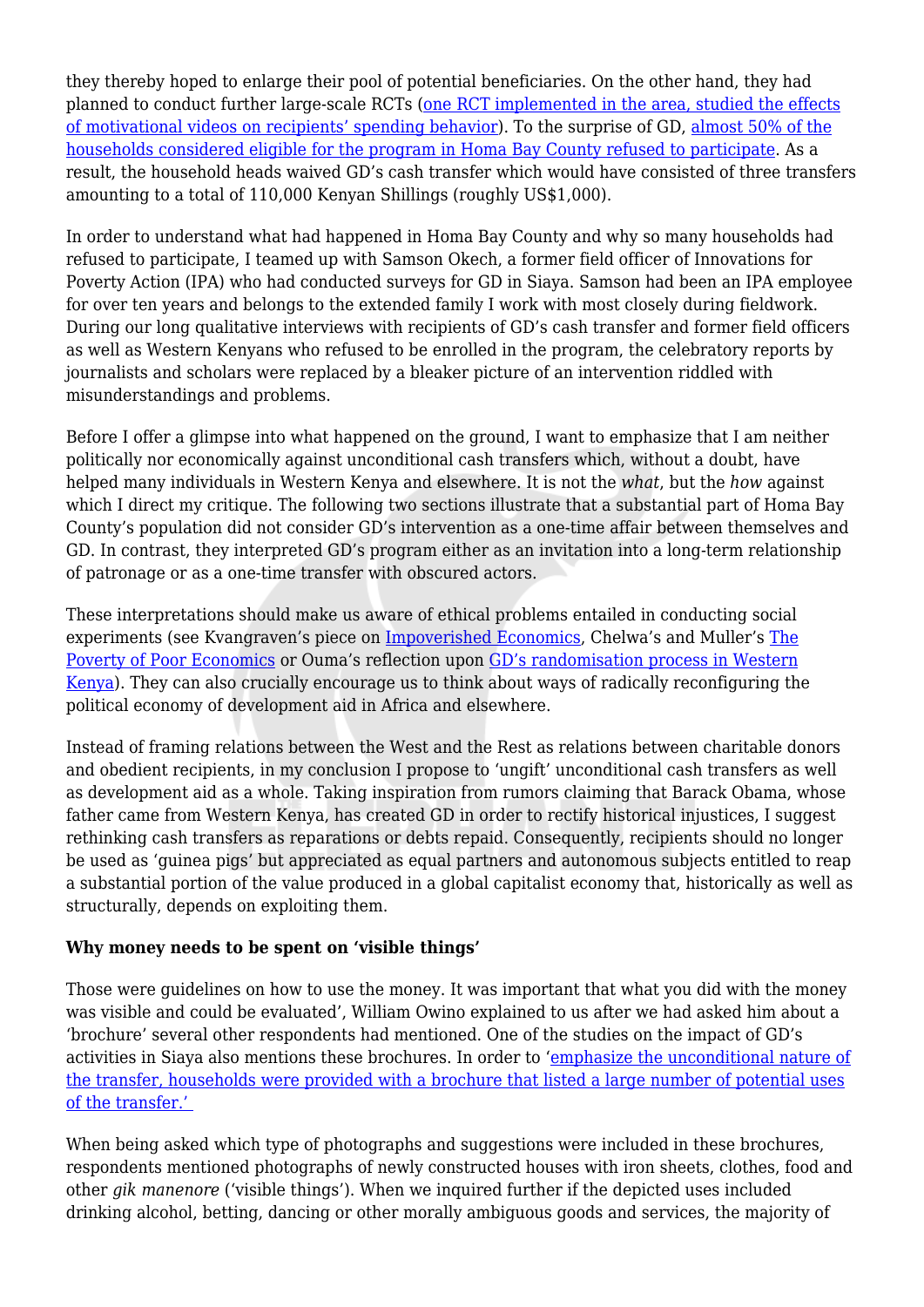our respondents dismissed that question by laughing or by adding that field officers had also advised them against using the money for other morally dubious services such as paying prostitutes or bride wealth for a second or third wife.

One of our respondents in Homa Bay took the issue of *gik manenore* to its extreme by expressing the opinion that GD's money must be used to build a house with a fixed amount of iron sheets and according to a preassigned architectural plan so that GD, in their evaluation, would be able to identify the houses whose owners had benefited from their program quickly and without much effort. Such practices of 'anticipatory obedience' are also implicitly at work in the rationalizations of another respondent. He expected that GD's field officers who had asked him questions about what he intended to do with the money during the initial survey – questions whose answers had, in his opinion, qualified him to receive the cash transfer – would one day return to see if he had really used the money according to his initially stated intention. The logic employed is clear: The 'unconditional' cash transfers needed to be spent on useful and, if possible, visible and countable things so that GD would return with further funds after a positive evaluation.

Recipients understood the relation with GD not as a one-off affair, but as an entrance into a longterm relation of fruitful dependency. In contrast to GD which, like most neoliberal capitalists, understands unconditional cash as a context-independent techno-fix, the inhabitants of Homa Bay framed money as an entity embedded in and crystallizing social power relations.

From such a perspective, free money is not really free, but like Marcel Mauss' famous gifts, an invitation into a ['contract by trial'](https://www.haujournal.org/index.php/hau/article/view/hau7.3.029) which has the potential to turn into a long-term relationship benefitting both partners if recipients pass the test and reciprocate with obedience. While some actors framed the offer of unconditional cash as a test that could lead into an ongoing patron-client relationship between charitable donors and obedient recipients, others, the majority who refused to accept GD's offer, interpreted it as a direct exchange relation with unseen actors.

## **Why money is never free**

'People in the market and those I met going home told me it is blood money', Mary, a 40-year old mother remembered. After she had been sampled, Mary had never received money from GD but failed to understand why and believed the village elder had 'eaten' her money. She further told us that rumors about 'blood money' circulated in church services and funeral festivities. 'Blood money' refers to widespread beliefs that accepting GD's cash implied entering into a debt relation with unknown actors such as a local group sacrificing children or the devil.

Comparable rumors playing with the [well-known anthropological trope of money's \(anti\)](https://www.jstor.org/stable/647285) [reproductive potential](https://www.jstor.org/stable/647285) circulate widely in Homa Bay: Husbands who wake up only to see their wives squatting in a corner of the room laying eggs, a huge snake that lives in Lake Victoria and vomits out all the money GD uses, mobile phones that can be charged under the armpit or find their way into the recipient's bed if lost or thrown away (many people allegedly threw their phones away in order to cut the link to GD), money that replenishes automatically or a devilish cult of Norwegians that abducts Kenyan babies and transports them to Scandinavia where they are adopted into infertile marriages.

All of these rumors, which are epitomized in a phrase some recipients considered to be GD's slogan, *Idak maber, to idak matin –* ('You live well, but you live short') – revolve around the same paradox: Money initially offered with no strings attached, but whose reproductive potential will soon demand blood sacrifice or lead to a fundamental change in one's own reproductive capacities.

Local attempts to 'conditionalize' GD's unconditional cash as well as rumors about tit-for-tat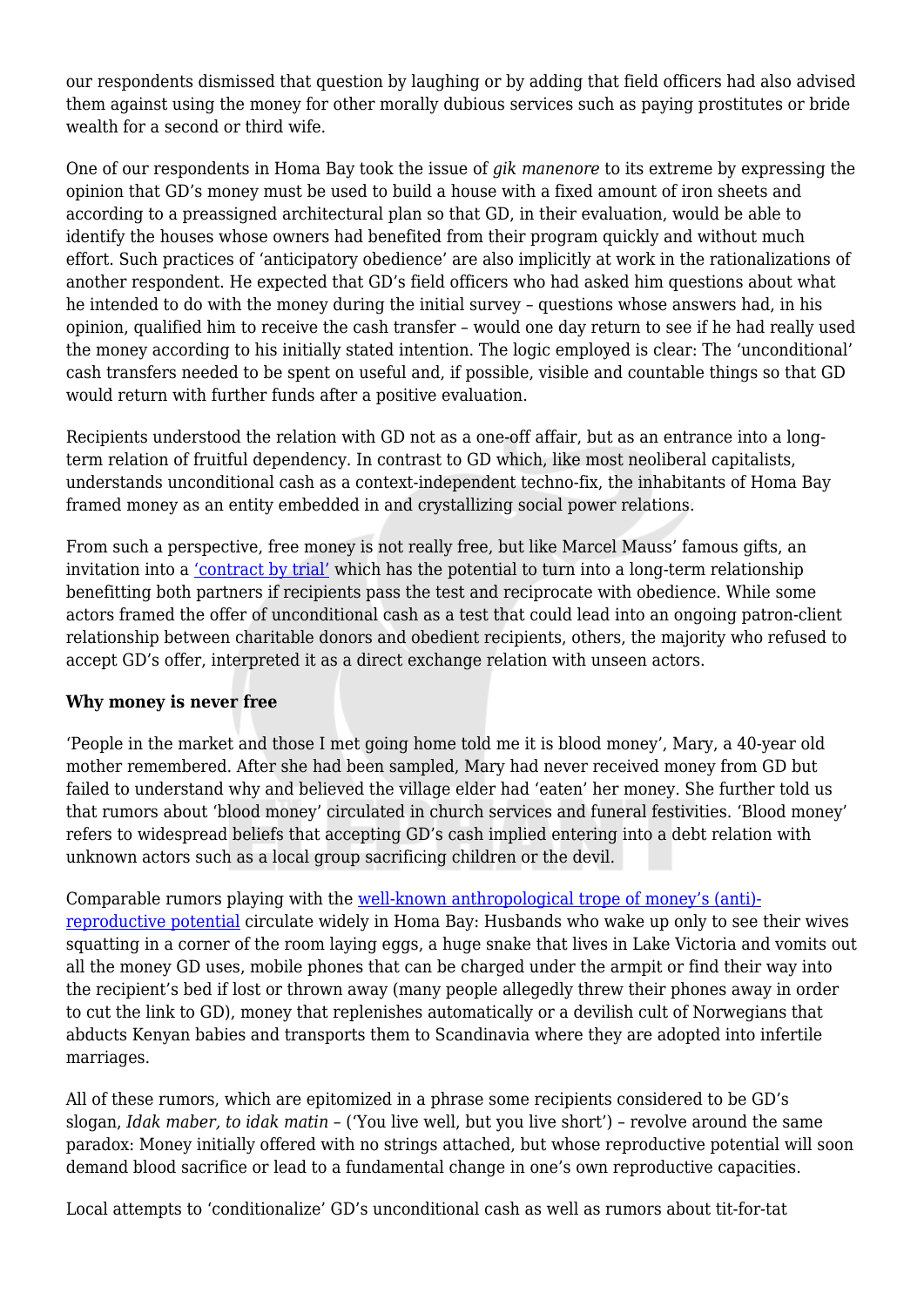exchanges with the devil undermine GD's assumption that their cash transfers are perceived by recipients as unconditional. This has two consequences. On the one hand, it questions the validity of studies trying to prove that the program was successful as an *unconditional* cash transfer program. On the other hand, it urges us to focus on the unintended consequences caused by GD's intervention. While Western Kenyans who have given consent to participate in the intervention invested their hopes in an ongoing charitable relation with GD, those who have refused to participate – as well as some who did – have been haunted by fear and anxiety triggered by situating GD's activities in a hidden sphere.

All this raises ethical and political questions about GD's intervention in Homa Bay County. Did GD, an actor that is neither democratically elected nor constitutionally backed up, have the right to intervene in an area where almost 50 % of the population refused to participate? Did the program really reach the poorest members of society if accepting the offer depended on understanding the complex networks of NGOs that constitute the aid landscape? Should it not be considered problematic that a US-American NGO uses whole counties of an independent country as laboratories where they experimentally test the feasibility of unconditional cash transfers in order to assure their donors that recipients of unconditional cash 'really' do not spend donations on alcohol and prostitutes?

Apart from raising these and other ethical and political questions, the reactions of the inhabitants of Homa Bay County can be understood as mirrors reflecting a distorted but illuminating image of the development aid sector. Narratives about women laying eggs and satanic cults sacrificing children exemplify an awareness of the fact that, on a structural level, the development aid sector is shot through with inequalities and obscure hierarchical power relations between donating and receiving actors. At the same time, recipients' anticipatory obedience to use the cash on 'visible things' unmasks a system that appears overwhelmed by the necessity to constantly evaluate projects in order to secure further funding.

By 'conditionalizing' cash transfers as long-term patronage relations or tit-for-tat exchanges with the devil, inhabitants of Homa Bay unmask GD's 'myth of unconditionality' and thereby relocate GD into the wider development aid world in which they have never been equal partners.

## **Why we must 'ungift' development aid**

'I think it was because of Obama', a former colleague of Samson who had administered the surveys of GD in Siaya County told me while we enjoyed a meal in a restaurant along Nairobi's Moi Avenue after I had asked him why the rejection rates of GD's program in Siaya had been so low. According to rumors that circulated widely during GD's first years in Siaya, Barack Obama, whose father came from a village in Siaya County, had teamed up with Raila Odinga, an almost mythical Luo politician, in order to channel US-American funds 'directly' to Western Kenya, i.e. without passing through the Central Kenyan political elite who had – in 2007 as well as 2013 – 'stolen' the elections from Raila.

As a consequence, at least some recipients did not agree with interpretations of the cash transfers as market exchanges with shadowy actors or invitations into long-term relationships of patronage. Rather, they conceptualized the transfers as reparations originating in Obama's attempt to recoup losses accumulated by the Luo community due to political injustices provoked by the actions of what many consider to be a corrupt Kikuyu elite. This conjuring of a primordial ethnic alliance between Obama and Western Kenyans might strike many as chimerical.

Be that as it may, we should acknowledge that the rumor of Obama's intervention situates the cash transfers in a social relation between two equals who accept their mutual indebtedness and act accordingly by putting things straight. By reinterpreting GD as a clandestine operation invented by